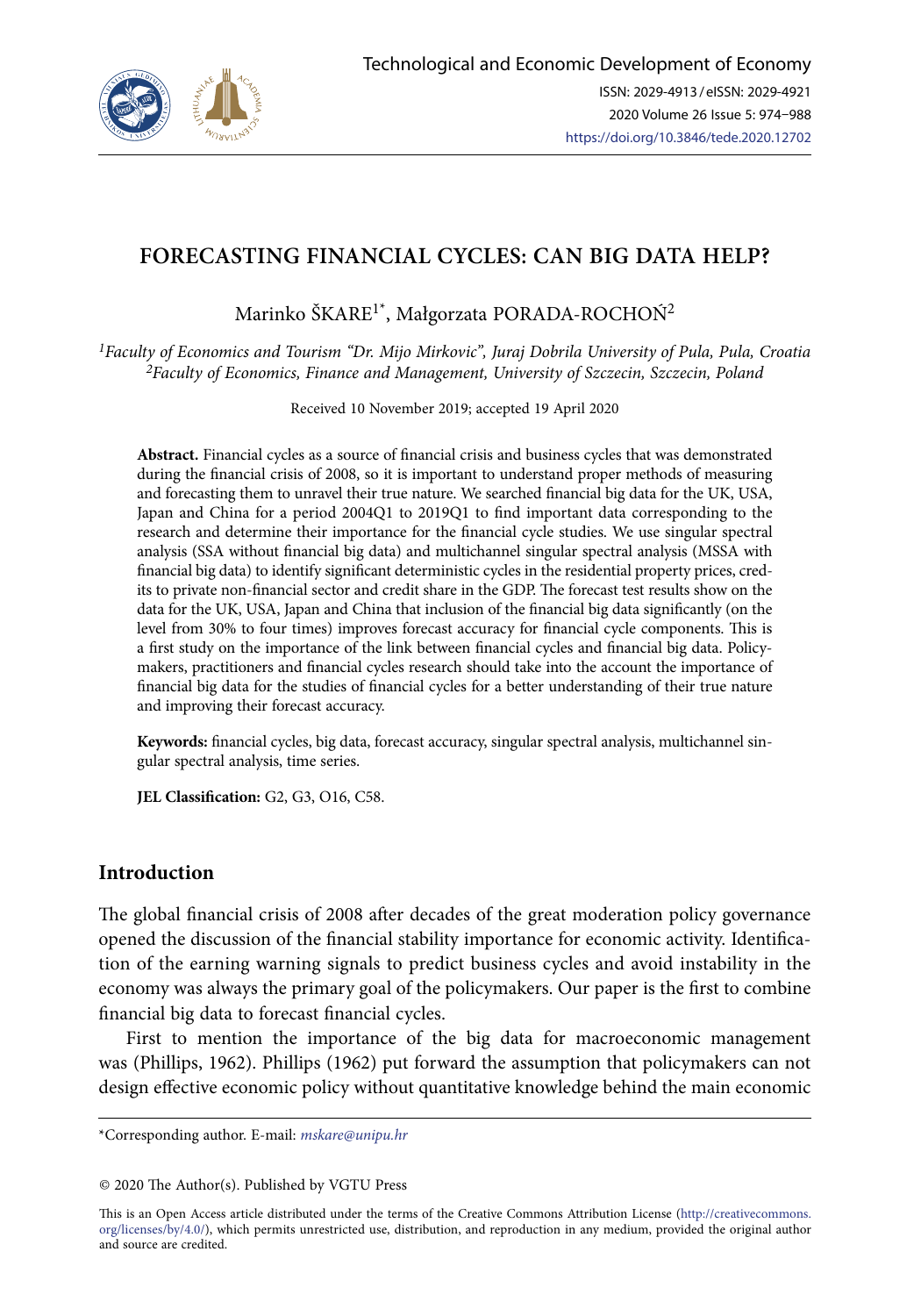forces governing the economic system. Main economic forces comprise employment, inflation and growth as instruments and policy goals at the same time. Therefore, it is not possible to design an optimal economic policy without knowing the quantitative relations that hold between these economic forces. To measure and identify the correct quantitive relationship among employment, inflation and growth, a big data approach is essential.

Fluctuations in financial variables always had a significant impact on real economic activities. That is the case today but was all the same 3000 years ago. Oscillatory behaviour in savings and investments dynamics and price targeting articulate economic cycle, see Ji Ran (Milburn, 2007). Policymakers must always monitor the saving-investments cycle keeping prices under control to ensure the smooth running of the economy. The same concept highlighting the importance of financial conditions for business cycles is extended in (Keynes, 1936; Schumpeter, 1939; Minsky, 1963, 1975).

Inherent dynamics in financial conditions articulate the dynamics of the business cycles driving economic booms and downturns. Financial markets offer many financial data reflecting financial conditions still financial cycles definition, measurement and forecasting remain undisclosed. We can understand the complexity of the problem from the fact that today we still miss a generalised definition of financial cycles. General literature uses Minsky's financial instability hypothesis to define financial cycles in the form of the Minsky's cycle. Pioneering works of Borio and Drehmann (2011), Drehmann et al. (2012, 2013) define financial cycles as long swings in financial conditions (credit and assets price). A large body of research focuses on finding an optimal method for measuring financial cycles (Schüler et al., 2015; Strohsal et al., 2019; Hiebert et al., 2014; Rünstler & Vlekke, 2018; Skare & Rochon, 2020).

In this paper, we use quarterly big data for the United Kingdom, the United States, Japan and China from Q1 2004 Q1 2019. We use web-based indicators from the Google trends, financial market data (house price index and credit volume, share in the GDP), long- interest rates on the 10-year government treasury bond, consumer and business confidence index and share price index. Using frequency domain time-series methods singular (SSA) and multichannel singular spectrum analysis (MSSA), we test the impact of big data statistics on financial cycles forecasting. Our results show that policymakers can get better macro-aggregates to use in financial cycles forecasting and thus better forecasting accuracy and validity. Assuring better information support and prognosis on financial cycles can help economic agents in the decision-making process on financial markets. In the same time, using relevant micro-financial data improve the relevance of macro-financial aggregates. Financial cycles reflect fluctuations in macro-financial aggregates. Thus, more precise measurement and identification of financial cycles support central bank policies meeting information needs for price and macro-financial stability. Comparing the forecasting results in this study, we can see that the results of the Diebold and Mariano (1995) test support the hypothesis that more accurate forecasting of the financial cycles can be obtained using financial big data. Big data financial cycles can serve the purpose of developing early warning signals of financial distress as a financial crisis predictor. Since more contemporary studies show financial conditions articulate real economic activity dynamics and thus business cycles, understanding the true nature of the financial cycles is of crucial importance for unravelling business cycles. Our study results in financial big data can have an essential role in this attempt.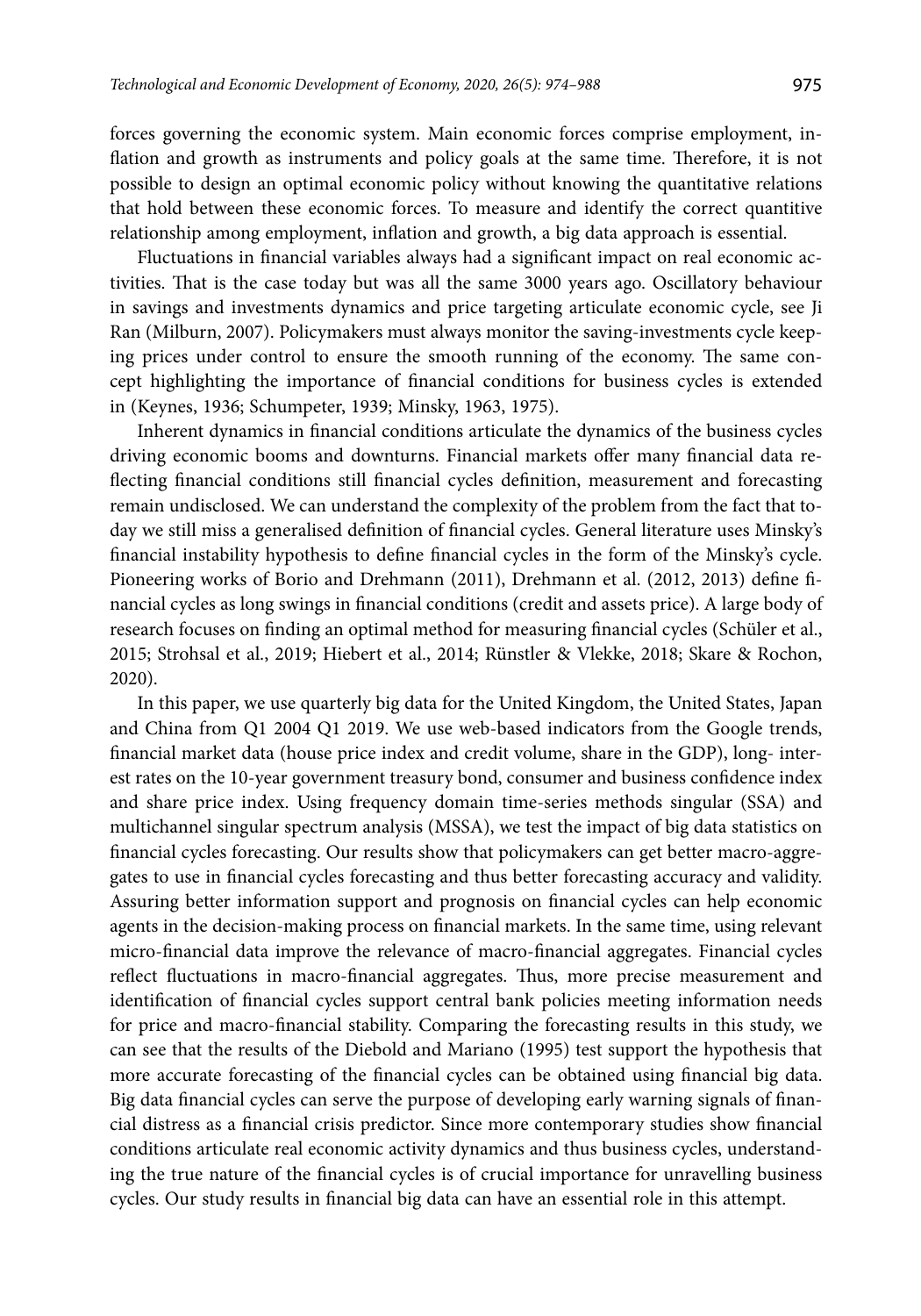We structure the rest of the paper: after the introduction on financial cycles and big data link, literature with an interest in financial big data is presented. In section three, we describe data used in the study and method we apply to get the results on tested hypothesis. We present empirical results discussion and implications in section four, while part five bring up conclusions on the role and importance of financial big data for financial and economic stability analysis.

#### **1. Financial big data implication for financial cycles: a review**

The literature on the importance of financial big data for financial cycles measurement is novel and scarce. Hassani and Silva (2015) offer a review of the pros and cons of using big data for the purpose of forecasting. Alessi et al. (2009) study show large macroeconomic and financial data improve forecast performance in finance and economics. Altissimo et al. (2010) provide evidence of using big data to improve the forecast accuracy when using band-pass filters. Using data from the google trends in the study of Choi and Varian (2012) improve the forecasting prediction for economic indicators. Gupta et al. (2014) forecast employment using classical and Bayesian methods applied to eight sectors for the US economy with 143 monthly series. Forecast model using big data information outperform other models in forecast accuracy.

Large data sets (big data) availability is essential but not a sufficient condition for improving forecast accuracy or model predictions (Silver, 2012). Bańbura and Modugno (2014) find forecasting with large datasets more complex for signal extraction.

To fully understand financial cycles we need big data on the micro and macro-level (Vychytilová et al., 2019). Wibisono et al. (2019) define big data as a large volume of information resulting from the web, financial, administrative and commercial records. They find the financial big data phenomenon as a new opportunity for decision-making process improvement (complete, immediate and granural information adding new value to 'traditional' macroeconomic indicators). Therefore, big data analytics and artificial intelligence offer new opportunities to central banks and economic agents on the financial markets (Huarng et al., 2019). Opportunities but challenges as well (resources availability, unresolved changing decision-making processes, best policy introduction). Subrahmanyam (2019) review the body of literature on big data in the finance application. Big data application in finance ranges from the basic application as in (Tetlock, 2007) to complex (Tetlock et al., 2008). According to their study, text analysis in the financial press capture hard-to-quantify aspects of firms' fundamental supporting robust low firm' earning forecasting (Phillips, 2019). Big data based on quantifying language application can help to improve methods for measuring firms' fundamentals or forecast market trends. Big data in finance also help to fill in the gap between qualitative and quantitative data application (Huang, 2018). His study results show big data on consumers opinions (from Amazon. com) when used provide a more robust prediction about firms' cash flow and stock pricing. Chordia et al. (2018) show that using newsfeed data on macroeconomic conditions only minorly increase profits from fast trading. According to the study of Fan et al. (2012), using high-frequency financial data improve the efficiency and stability of portfolio selection. The literature on big data application for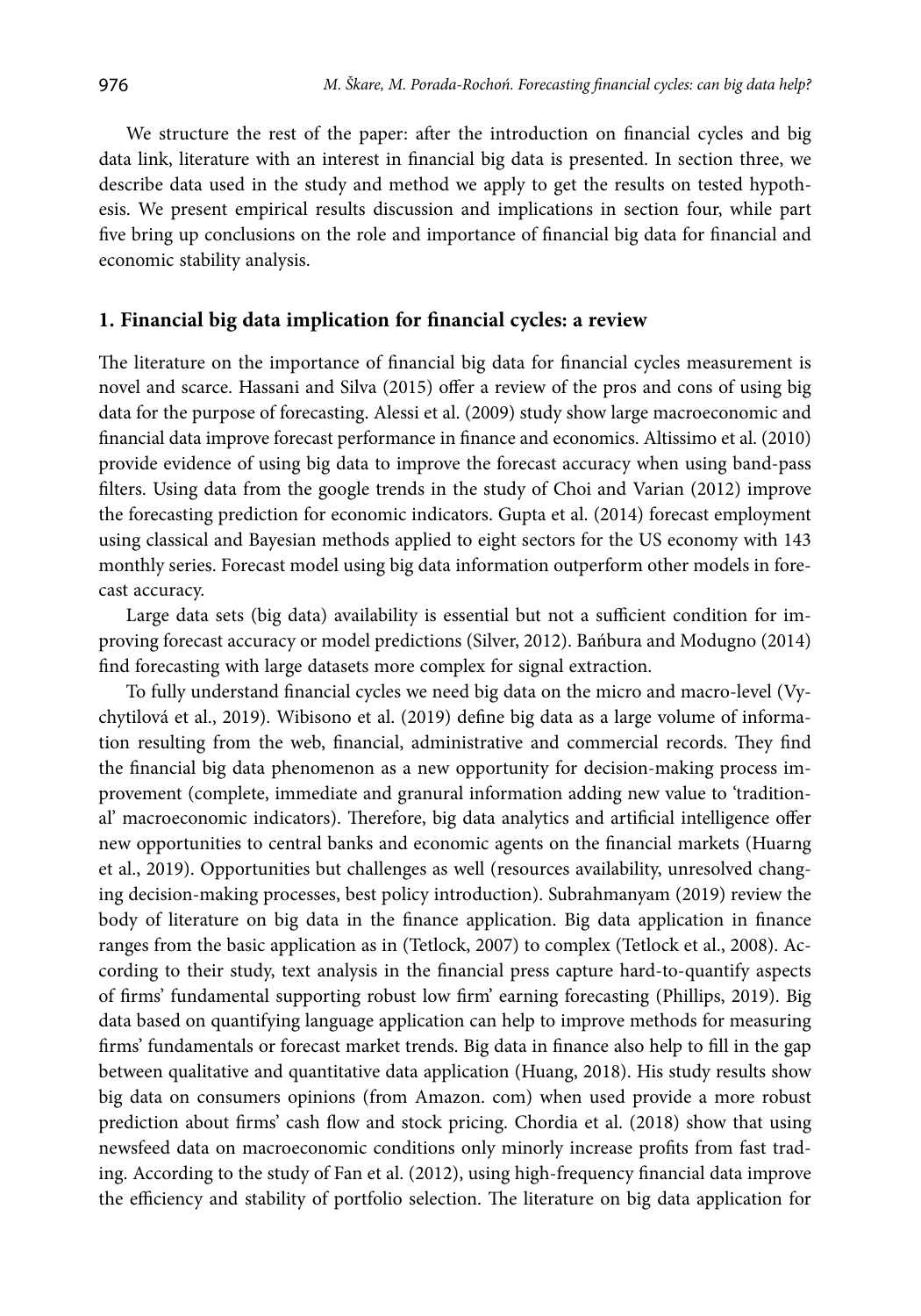policy purpose is much more limited (Tissot, 2019). He lists the advantages and disadvantages of using financial big data to obtain macro-relevant micro information, better macro aggregates to improve policy design and assessment.

Financial big data opened its way to portfolio and decision making (Šestanović et al., 2018) processes on the micro-level and it is just moving (slowly) on the macro-level (central banks and financial authorities).

## **2. Dataset and stylized facts on financial cycles in the UK, USA, Japan and China 2005–2019**

Our paper is first to combine financial big data for financial cycles predictions. We follow Wibisono et al. (2019) definition of financial big data and use the following variables:

- HPI = Residential property prices selected Real Index, 2010 = 100, Bank for International Settlements;
- CRS = Credit to Private non-financial sector from all sectors at Market value Percentage of GDP – Adjusted for breaks, Bank for International Settlements;
- $-CRT = C$ redit to Private non-financial sector from all sectors at Market value US dollar – Adjusted for breaks, Bank for International Settlements;
- SHARE = OECD (2019), Share prices (indicator). doi: 10.1787/6ad82f42-en (Accessed on 29 October 2019), 2015 = 100;
- CCI = OECD (2019), Consumer confidence index (CCI) (indicator). doi: 10.1787/46434d78-en (Accessed on 30 October 2019), Long-term average = 100;
- BCI = OECD (2019), Business confidence index (BCI) (indicator). doi: 10.1787/3092dc4f-en (Accessed on 30 October 2019), Long-average = 100;
- WEB = Google trends data on a financial crisis search term (Numbers represent search interest relative to the highest point on the chart for the region and time. A value of 100 is the peak popularity for the term. A value of 50 means that the term is half as popular. A score of 0 means there was not enough data for this term);
- OECD (2019), Long-term interest rates (indicator). doi: 10.1787/662d712c-en (Accessed on 29 October 2019), Long-term interest rates refer to government bonds maturing in ten years. For China we use China 10-Year Bond Yield government bonds maturing in ten years, investing.com (2019), [https://www.investing.com/rates-bonds/](https://www.investing.com/rates-bonds/china-10-year-bond-yield-historical-data) [china-10-year-bond-yield-historical-data](https://www.investing.com/rates-bonds/china-10-year-bond-yield-historical-data).

We use data for the United Kingdom (UK), United States (US), Japan (Jap) and China (CHI) from Q1 2004 to Q1 2019 (quarterly data). Previous studies on financial cycles use data on residential property prices, credits to private non-financial sectors and credits to private non-financial sector's share in the GDP (gross domestic product). Facing limited data availability on financial conditions and web we had to choose between longer time series and a variety of data sources. For the purpose of testing the importance of financial big data in financial cycles prediction, we use data from various sources: web-based indicators - social networks (financial crisis search term importance), financial market data (share prices, residential property prices, credits), administrative data (consumer confidence index, business confidence index, long-term interest rates), commercial data sets (government bonds yields).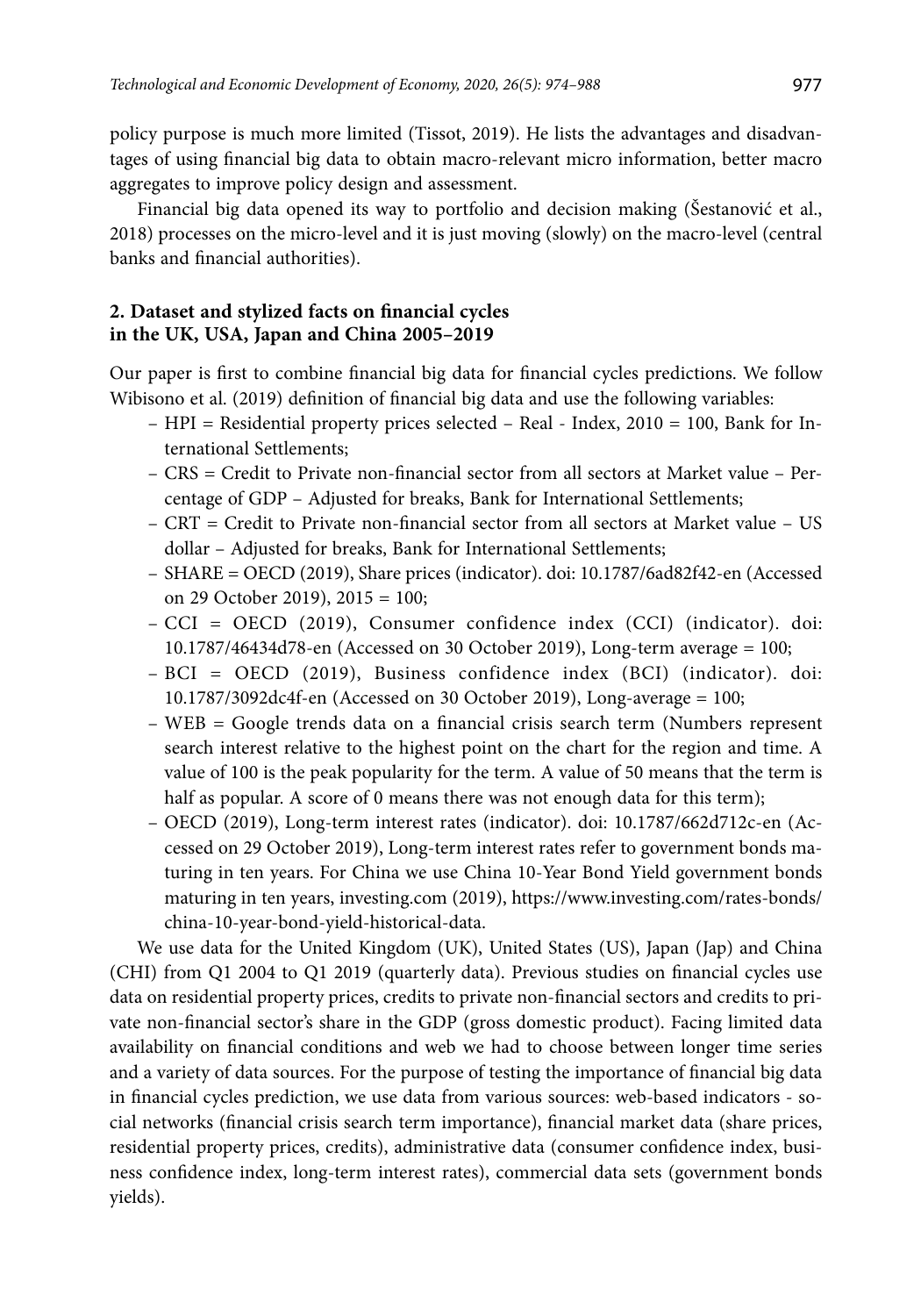To measure financial cycle components, we use spectral analysis techniques – Eviews 10.0 adds-in for Spectral analysis (Ronderos, 2014). Prior to analysis, we normalize and centre all the series for the purpose of eliminating noise in the series. Since normalization procedure increases the possibility of spurious cycles existence in the series, we apply (Ronderos, 2014) significant pass filter (SPF) method of the form:

$$
F_t = \sum_{k=0}^{n/2} \Big[ A_k \cos(\omega_k t) + B_k \sin(\omega_k t) \Big],\tag{1}
$$

with  $F_t$  – filtered series,  $(A_k = a_k)$ ,  $(B_k = b_k)$  ordinate  $(I(\omega_k))$  to test statistical significance of the deterministic component in the spectrum.

To test if the isolated deterministic cycles are statistically significant we use the following set of tests (Ronderos, 2014; Wei, 1994; Whittle, 1952, p. 309; Fisher, 1929, pp. 54–59; Bartlett, 1954, pp. 296–298):

F test 
$$
F = \frac{(a_k^2 + b_k^2)/v_1}{\sum_{j=1, j\neq k}^{n/2} (a_j^2 + b_j^2)/v_2} \sim F(v_1, v_2).
$$
 (2)

Fisher test 
$$
T = \frac{\max\{I(\omega_k)\}}{\sum_{k=1}^{n/2} I(\omega_k)}.
$$
 (3)

White test

\n
$$
T_2 = \frac{I^{(2)}(\omega_{(2)})}{\sum_{k=1}^{n/2} I(\omega_k) - I^{(1)}(\omega_{(1)})}.
$$
\n(4)

Figure 1 shows a spectrum for the three financial series  $-$  HPI  $=$  Residential property prices selected, CRS = Credit to Private non-financial sector from all sectors at Market value – Percentage of GDP, CRT = Credit to Private non-financial sector from all sectors at Market value – US dollar in the UK. The shaded area shows deterministic cycles between 0.016 and 0.032 frequencies (cycle/time unit) corresponding to 61 and 31 quarters or 15 and 8 years period.

Figure 2 confirms the results we find for the UK. In the United States, all three financial series show the same behaviour as in the UK. As we can see from the Figure 2, the grey area shows the statistically significant component cycles which correspond to 8 and 15 years for the residential property prices, credit to private non-financial sectors and credit share in the GDP. Outside the area between 0.016 and 0.032 frequencies (cycle/time unit) corresponding to 61 and 31 quarters or 15 and 8 years period, we did not isolate important deterministic cycles.

Figure 3 shows more variability in the housing and financial markets in Japan. Although we can observe several possible deterministic cycles in the housing and financial markets in Japan statistical tests shows statistically significant cycles in the financial series are present within 8 and 15 years. Thus, results for Japan are in line with the one we observe for the UK and the US. F test, Fisher test and Whittle test confirm the statistical significance of the deterministic cycles between 8 to 15 years.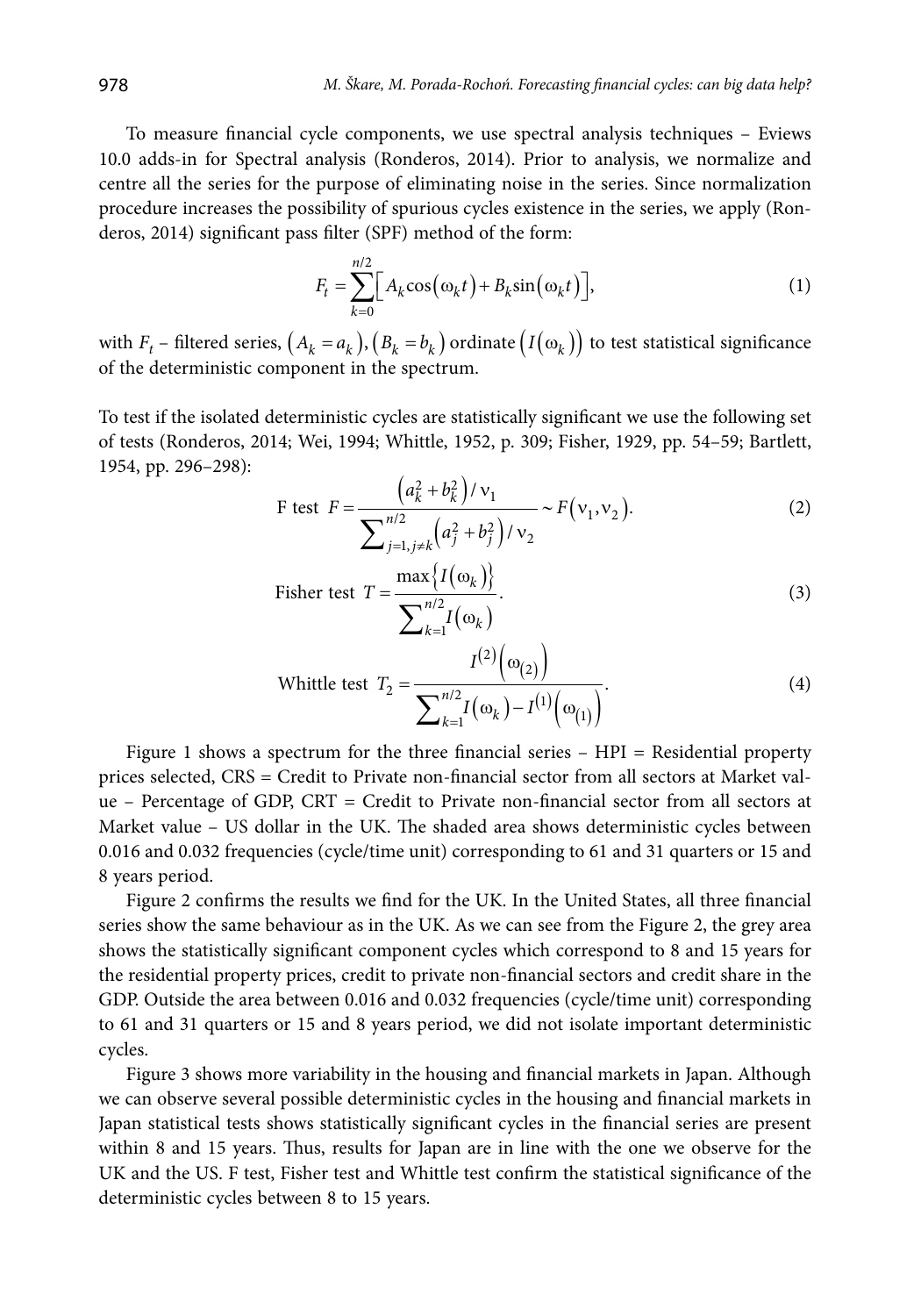

Figure 1. Spectrum of residential property prices, credit to private non-financial sector, credit share in the GDP in the UK Q1 2005 – Q1 2019 (source: authors' calculation)



Figure 2. Spectrum of residential property prices, credit to private non-financial sector, credit share in the GDP in the USA Q1 2005 – Q1 2019 (source: authors' calculation)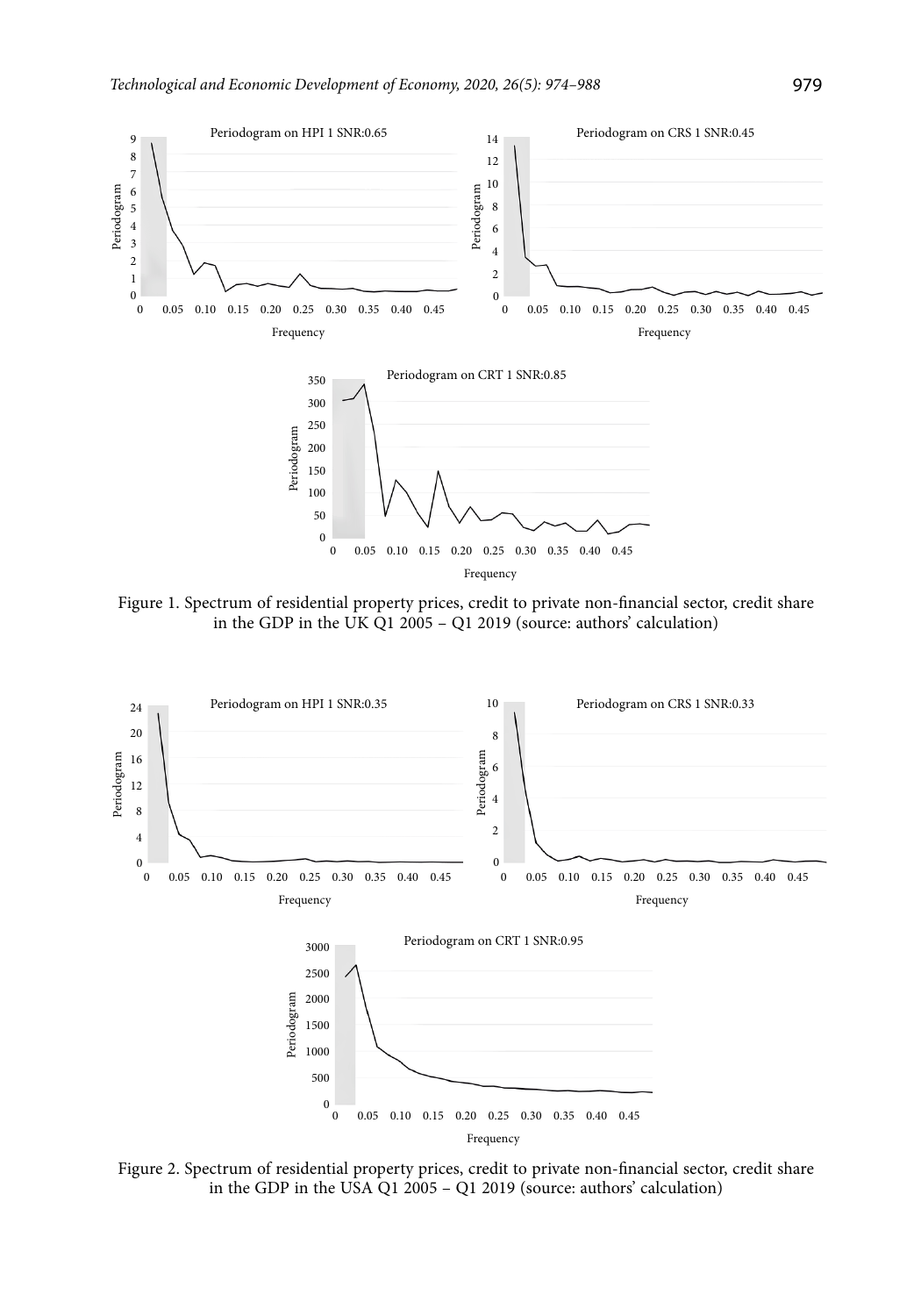

Figure 3. Spectrum of residential property prices, credit to private non-financial sector, credit share in the GDP in Japan Q1 2005 – Q1 2019 caption



Figure 4. Spectrum of residential property prices, credit to private non-financial sector, credit share in the GDP in China Q1 2005 – Q1 2019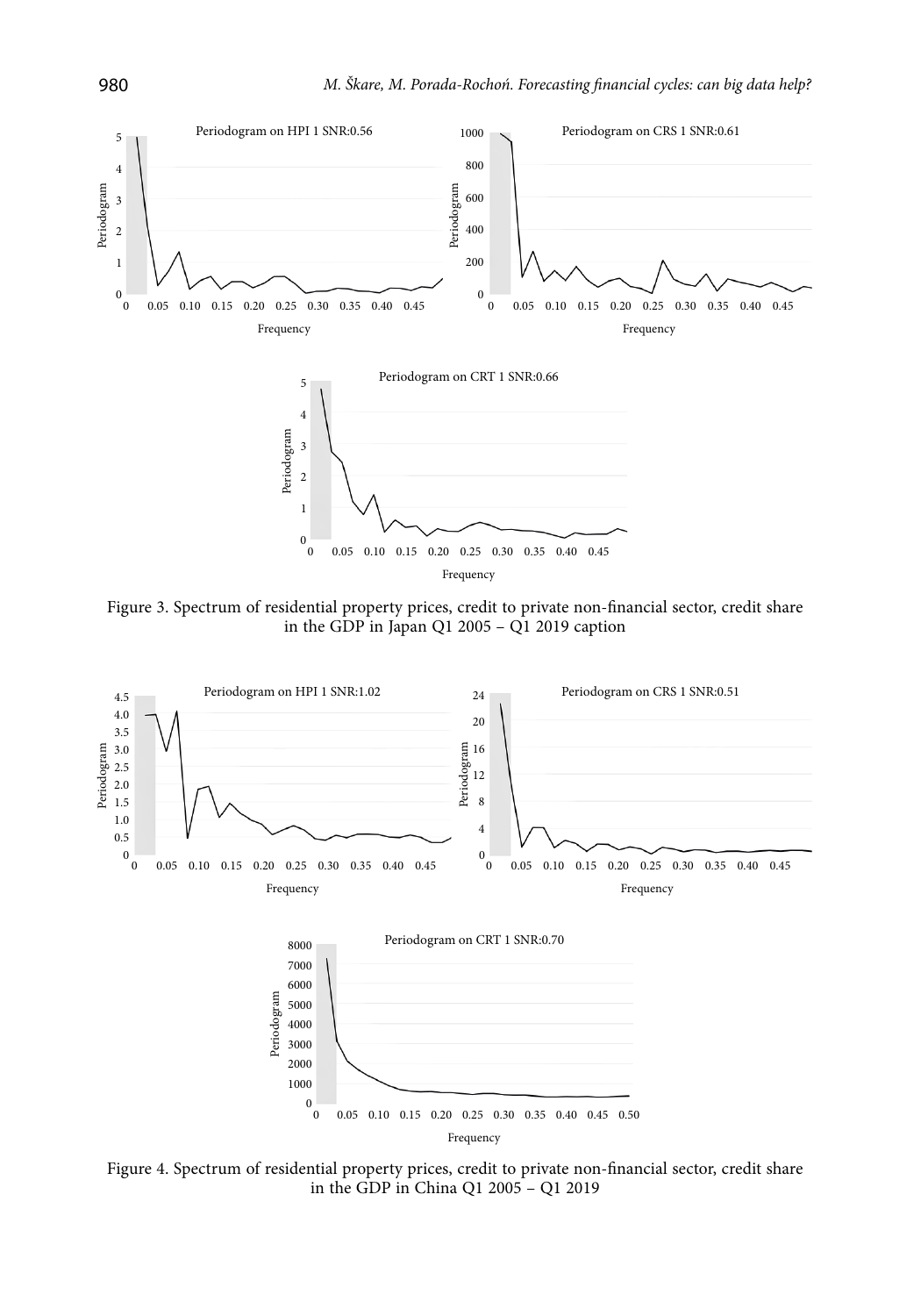Volatility on the housing and financial markets in China is more similar to the dynamics we find in Japan. Large volatility, as expected to be present, is visible on the housing market in China. We expect such price dynamics on the housing market because of the changes in the Hukou system (policy regulated migration from the countryside to the cities) having a direct influence on the demand for housing in China. It reflects housing demand dynamics in the credit demand (mortgage loans) that is observed in Figure 4 (graph on the right). Cyclical fluctuations both for housing prices and credit to the private non-financial sector is statistically significant for the cycle period between 8 to 15 years. The cyclical fluctuation on the credit market (% share in the GDP) after testing for deterministic cycles also exhibits an 8 to 15 years pattern with smaller volatility compared to the volatility on the housing market and credit to a private non-financial sector (volume).

Deterministic cycle test results validate the results of the previous studies on financial cycles finding a cyclical pattern in the financial time series ranging from 8 to 15 years on average for the UK, USA, Japan and China. After the financial cycles identification by the means of spectral analysis, we proceed by testing if Big data can help to improve the financial cycles forecasting.

## **3. Using financial big data for improving financial cycles forecasting accuracy**

To test the hypothesis that financial big data improve financial cycles forecasting we proceed in several steps. First by the means of the singular spectrum analysis (SSA) of the form Vautard et al. (1992, pp. 95–126):

$$
c_{ij} = \frac{1}{N - |i - j|} \sum_{t=1}^{N - |i - j|} X(t) X(t + |i - j|),
$$
\n(5)

where:  $c_{ii}$  – lag covariance matrix;  $N$  – number of data points in time series;  $i, j$  – time indices;  $t$  – continuous time  $t \in \mathbb{R}$ ;  $x(t)$  – observed time series, using data on housing prices and credits we isolate financial cycles for the UK, USA, Japan and China. Following on the isolate (SSA) components, we apply a linear recurrent formula for (SSA) forecasting. As a final outcome, we get an R-forecasting (SSA forecasting method) for residential property prices, credit to the private non-financial sector, credit share in the GDP over the eight quarters  $(2017 \text{ Q}2 - 2019 \text{ Q}1).$ 

To check if financial big data can help in raising the financial cycles forecasting efficiency, we apply

(MSSA) of the form (Ghil et al., 2002) on residential property prices, credit to private non-financial sector, credit share in the GDP:

$$
(C_{l,l'})_{i,j} = \frac{1}{\overline{N}} \sum_{t=\min(1,1,1'+i-j)}^{\max(N+i-j)} x_l(t) x_{l'}(t+i-j),
$$
  

$$
\tilde{N} = \min\{N, N+i-j\} - \max\{1,1+i-j\} + 1,
$$
 (6)

where: *cij* – lag covariance matrix; *cl*,*l j* – lag cross-covariance matrix; *N* – number of data points in a time series; *i*,*j* – indices of time; *t* – continuous time  $t \in R$ ; *x*(*t*) – L-channel vector time series.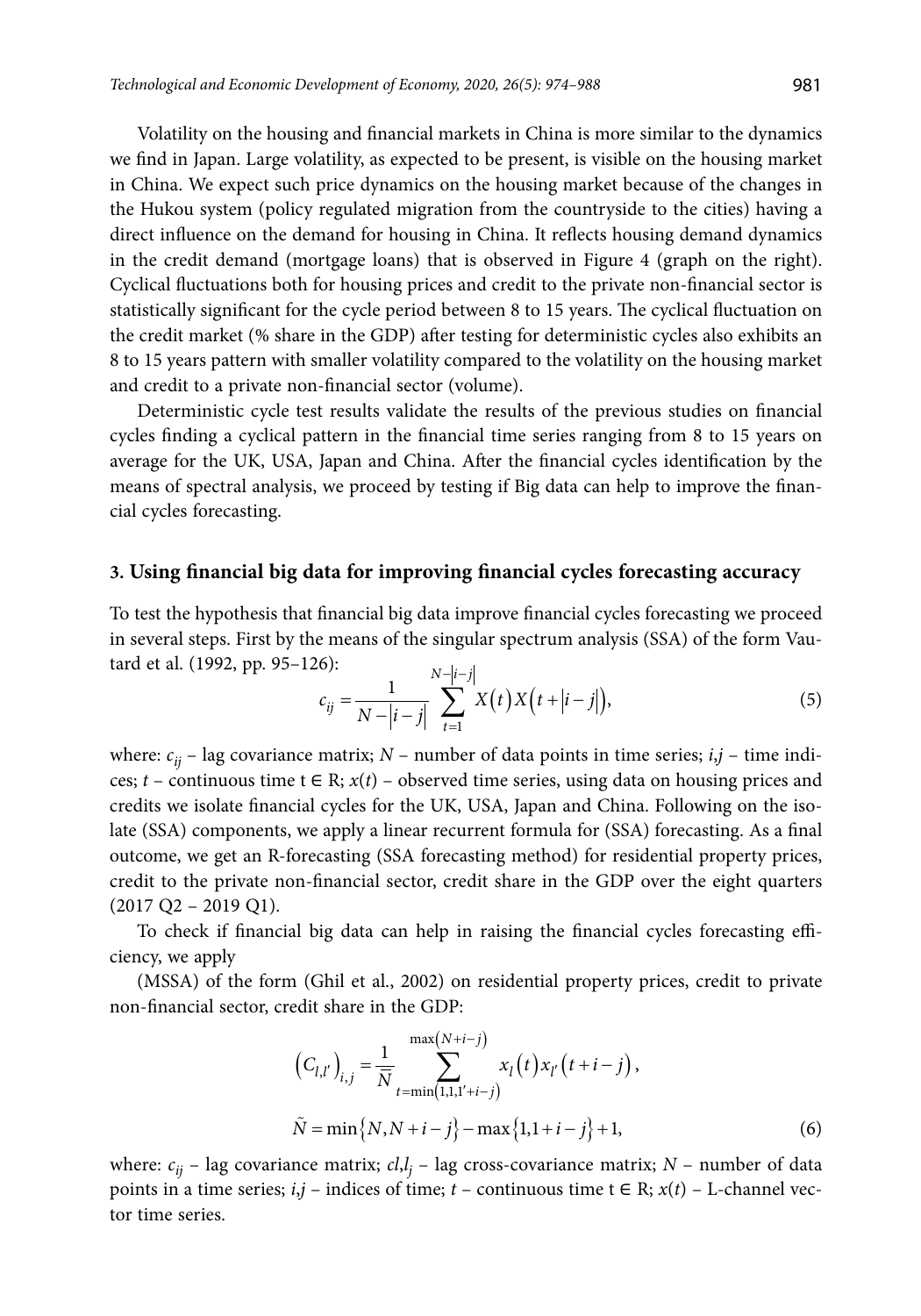As with (SSA), using the R-forecasting (MSSA forecasting method) we now get the (MSSA) forecasting results (forecasting including financial big data) for the residential property prices, credit to private non-financial sector, credit share in the GDP over the period 2017 Q2 – 2019 Q1.

To test the improved accuracy (better forecasting results) we obtain when using financial big data we use the Diebold–Mariano test (Diebold & Mariano, 1995; Diebold, 2015) of the form:

$$
DM_{12} = \frac{d_{12}}{\hat{\sigma}_{\overline{d}_{12}}} \to N(0,1),\tag{7}
$$

where:  $d_{12} = \frac{1}{T} \sum d_{12}$ 1  $1 \frac{T}{2}$  $\overline{d}_{12} = \frac{1}{T} \sum_{t=1} d_{12t}$  – sample means loss differential;  $\hat{\sigma}_{\overline{d}_{12}}$  – consistent estimate of standard on. *t* deviation.

Diebold–Mariano test results confirm our hypothesis that financial big data improve forecasting accuracy for financial cycles (see Table 1 for the UK).

From the Table 1, we can see that various measures for forecast accuracy, (RMSE – rootmean-square error), (MAE – mean square error), (MAPE – mean absolute percentage error), (SMAPE – symmetric mean absolute percentage error) for the financial series in the UK from 2017 Q2 to 2019 Q1. The scores from Table 1 show that the (MSSA) forecasts (including financial big data) are superior to the (SSA) forecasts (not including financial big data). We can observe that forecasts we get using (MSSA) for the period 2017 Q2 – 2019 Q1 (out of the sample forecasts since we use a sample for the forecasting accuracy comparison from 2004 Q1 to 2017 Q1) for the residential property prices, credit to private non-financial sector, credit share in the GDP in the UK are far superior to the one we get using (SSA). Taking into account financial big data improves forecasting accuracy for financial series in the UK. Similar results we observe with the USA (see Table 2).

As Table 2 shows, forecast accuracy scores for residential property prices show (MSSA using financial big data) significantly increase. A significant increase in the forecast accuracy of (MSSA) also is present for the credit to private non-financial sector time-series data. Still statistically significant but with lower forecast accuracy in relation to the (MSSA) forecasts for the residential property prices and credit to the private non-financial sector is the forecast accuracy for the credit share in the GDP. We can conclude that statistical tests for forecast accuracy show financial time series (financial cycle components) can be better forecast when using financial big data in the USA.

For Japan (see Table 3), we can also observe that forecast accuracy for the financial cycle components increase if we use financial big data in the forecast process. Statistical test (forecast accuracy scores) show that we can make more accurate forecasts for residential property prices in Japan using financial big data. The same holds for the credit to private non-financial sector time series data with accuracy scores in favor of using (MSSA) for forecasting. We can notice a significant increase in the forecast accuracy for the credit share in the GDP time series data with residual errors being 2 to 3 times lower if we use financial big data and (MSSA) for forecasting.

Table 4 show forecast accuracy scores for the (SSA) and (MSSA) in forecasting financial cycle components in China.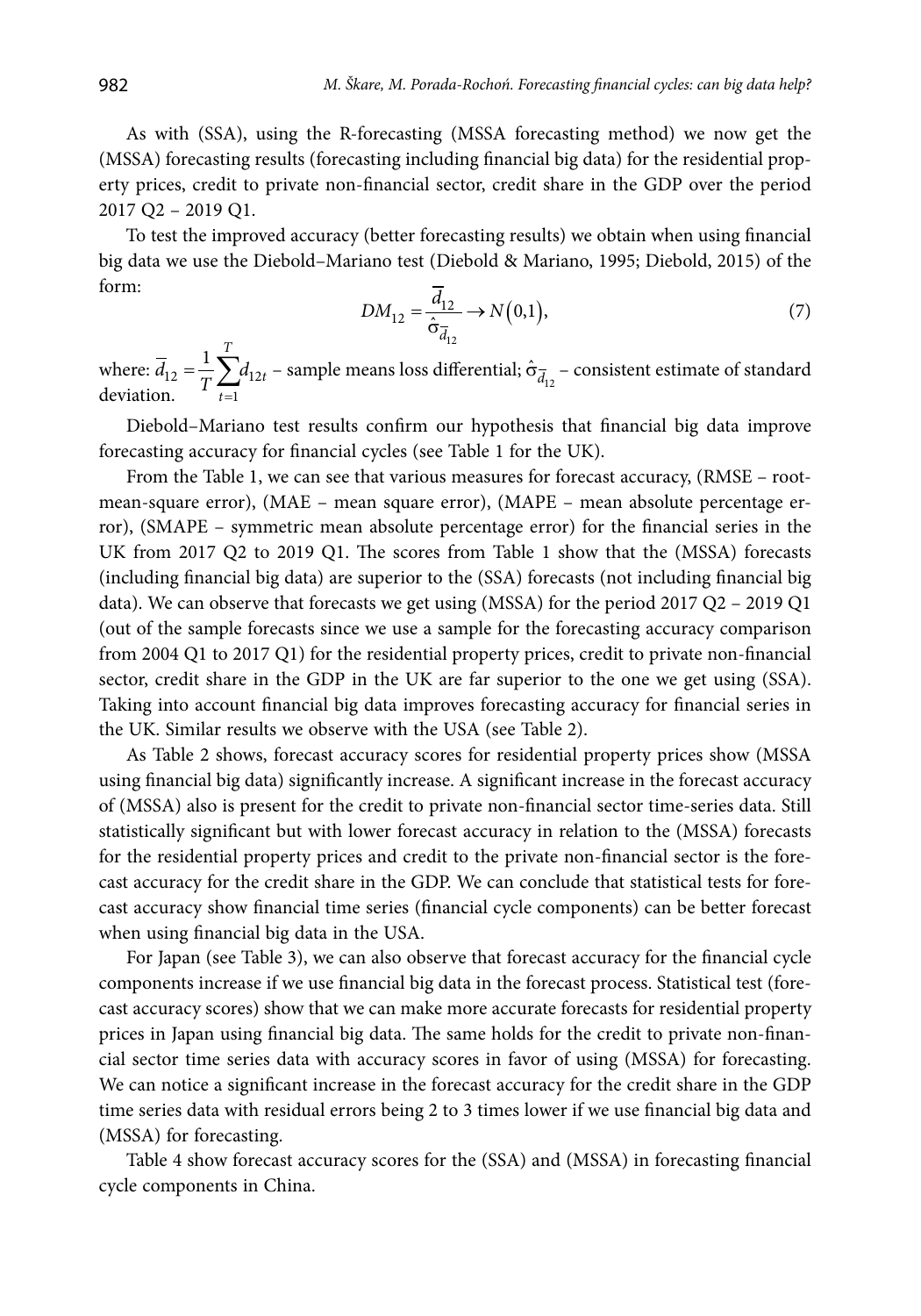|                                        | <b>RMSE</b> | <b>MAE</b> | <b>MAPE</b> | <b>SMAPE</b> |
|----------------------------------------|-------------|------------|-------------|--------------|
| <b>SSA</b>                             | 0.33        | 0.28       | 27.58       | 33.41        |
| <b>MSSA</b>                            | 0.29        | 0.25       | 23.98       | 28.38        |
| Residential property prices            |             |            |             |              |
| SSA.                                   | 0.37        | 0.26       | 33.43       | 36.09        |
| <b>MSSA</b>                            | 0.3         | 0.2        | 25.61       | 26.9         |
| Credit to private non-financial sector |             |            |             |              |
| SS A                                   | 0.44        | 0.39       | 289.35      | 164.75       |
| <b>MSSA</b>                            | 0.33        | 0.27       | 239.18      | 145.67       |
| Credit share in the GDP                |             |            |             |              |

Table 1. Forecast Accuracy for the SSA, MSSA for Financial Series in the UK 2017 Q2 – 2019 Q1 (source: authors' calculation)

Table 2. Forecast accuracy for the SSA, MSSA for Financial Series in the USA 2017 Q2 – 2019 Q1 (source: authors' calculation)

|                                        | <b>RMSE</b> | <b>MAE</b> | <b>MAPE</b> | <b>SMAPE</b> |  |
|----------------------------------------|-------------|------------|-------------|--------------|--|
| <b>SSA</b>                             | 0.16        | 0.14       | 26.22       | 31.03        |  |
| <b>MSSA</b>                            | 0.1         | 0.08       | 17.85       | 18.47        |  |
| Residential property prices            |             |            |             |              |  |
| <b>SSA</b>                             | 0.46        | 0.38       | 60.29       | 101.11       |  |
| <b>MSSA</b>                            | 0.34        | 0.29       | 46.19       | 67.66        |  |
| Credit to private non-financial sector |             |            |             |              |  |
| <b>SSA</b>                             | 0.29        | 0.25       | 14.81       | 15.2         |  |
| <b>MSSA</b>                            | 0.25        | 0.22       | 13.63       | 13.42        |  |
| Credit share in the GDP                |             |            |             |              |  |

Table 3. Forecast accuracy for the SSA, MSSA for Financial Series in Japan 2017 Q2 – 2019 Q1 (source: authors' calculation)

|                                        | <b>RMSE</b> | <b>MAE</b> | <b>MAPE</b> | <b>SMAPE</b> |  |
|----------------------------------------|-------------|------------|-------------|--------------|--|
| <b>SSA</b>                             | 0.38        | 0.28       | 59.77       | 34.64        |  |
| <b>MSSA</b>                            | 0.32        | 0.24       | 54.01       | 31.7         |  |
| Residential property prices            |             |            |             |              |  |
| <b>SSA</b>                             | 0.4         | 0.34       | 52.18       | 74.63        |  |
| <b>MSSA</b>                            | 0.3         | 0.26       | 114.02      | 52.45        |  |
| Credit to private non-financial sector |             |            |             |              |  |
| <b>SSA</b>                             | 0.73        | 0.66       | 256.54      | 160.17       |  |
| <b>MSSA</b>                            | 0.26        | 0.24       | 74.18       | 104.32       |  |
| Credit share in the GDP                |             |            |             |              |  |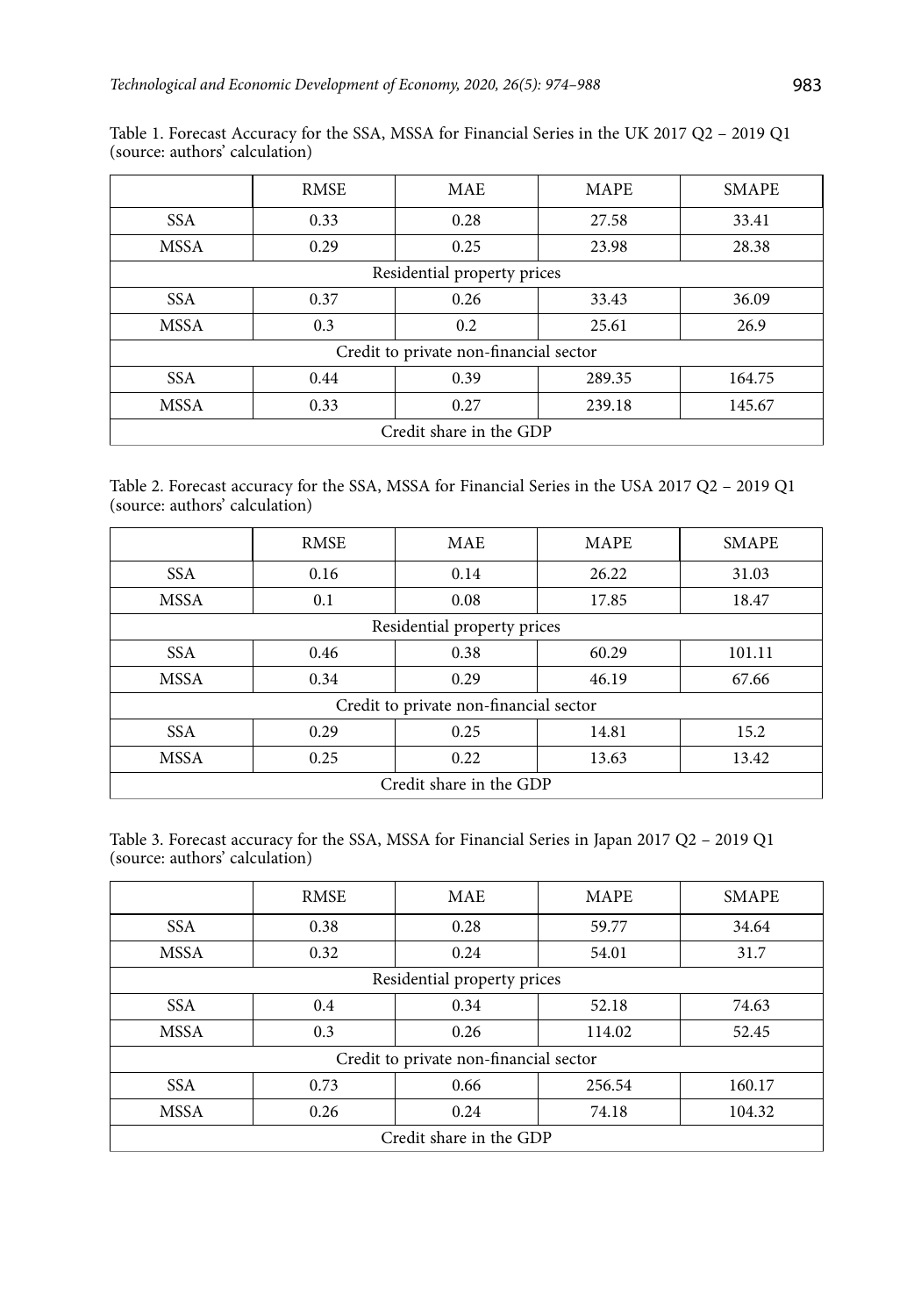|                                        | <b>RMSE</b> | <b>MAE</b> | <b>MAPE</b> | <b>SMAPE</b> |  |
|----------------------------------------|-------------|------------|-------------|--------------|--|
| <b>SSA</b>                             | 1.51        | 1.2        | 64.79       | 111.03       |  |
| <b>MSSA</b>                            | 0.81        | 0.7        | 39.62       | 51.4         |  |
| Residential property prices            |             |            |             |              |  |
| <b>SSA</b>                             | 0.61        | 0.53       | 31.03       | 33.03        |  |
| <b>MSSA</b>                            | 0.46        | 0.44       | 28.35       | 26.27        |  |
| Credit to private non-financial sector |             |            |             |              |  |
| <b>SSA</b>                             | 0.25        | 0.19       | 12.01       | 11.42        |  |
| <b>MSSA</b>                            | 0.24        | 0.18       | 12.05       | 11.04        |  |
| Credit share in the GDP                |             |            |             |              |  |

Table 4. Forecast accuracy for the SSA, MSSA for Financial Series in China 2017 Q2 – 2019 Q1 (source: authors' calculation)

Forecast accuracy for residential property prices in China improves significantly when we use financial big data for forecasting in relation to the results we get without these data. We can see from Table 4 that all forecast accuracy scores prove the validity of this statement. For the credit to private non-financial sector time series forecast accuracy when using financial big data improves as well (on a smaller scale when compared to the forecast accuracy for the residential property prices). The same result holds for the credit share in the GDP series with forecast accuracy using financial big data (MSSA) outperform the forecast produces by (SSA) without financial big data.

Forecast accuracy tests and scores show on the sample for the UK, USA, Japan and China (four growth potential economies different in structure and size) that financial big data can significantly improve forecasting of the financial cycle components (residential property prices, credit to private non-financial sector and credit share in the GDP).

#### **Conclusions**

This study has showed that using financial big data significantly improve the forecast accuracy for financial cycle components (residential property prices, credit to private nonfinancial sector and credit share in the GDP). The forecast test results show on the data for the UK, USA, Japan and China that inclusion of the financial big data significantly (on the level from 30% to four times) improves forecast accuracy for financial cycle components. This is the first study to examine the role of the financial big data in the study of financial cycles. Inclusion of the financial big data in the various model (time series, frequency domain, the turning point, multiple cycles) aiming at measuring the exact length of financial cycles. Such a knowledge (financial big data) will help to better understand the mechanism behind financial cycles, methods and tools for their monitoring and forecasting. Policymakers and central banks motivated to mitigate the risks of the financial cycles will find this knowledge useful in building new models for financial cycles detection and forecasting.

The lack of studies using financial big data for measuring and forecasting financial cycles may show that policymakers, practitioners and academics do not find the link between fi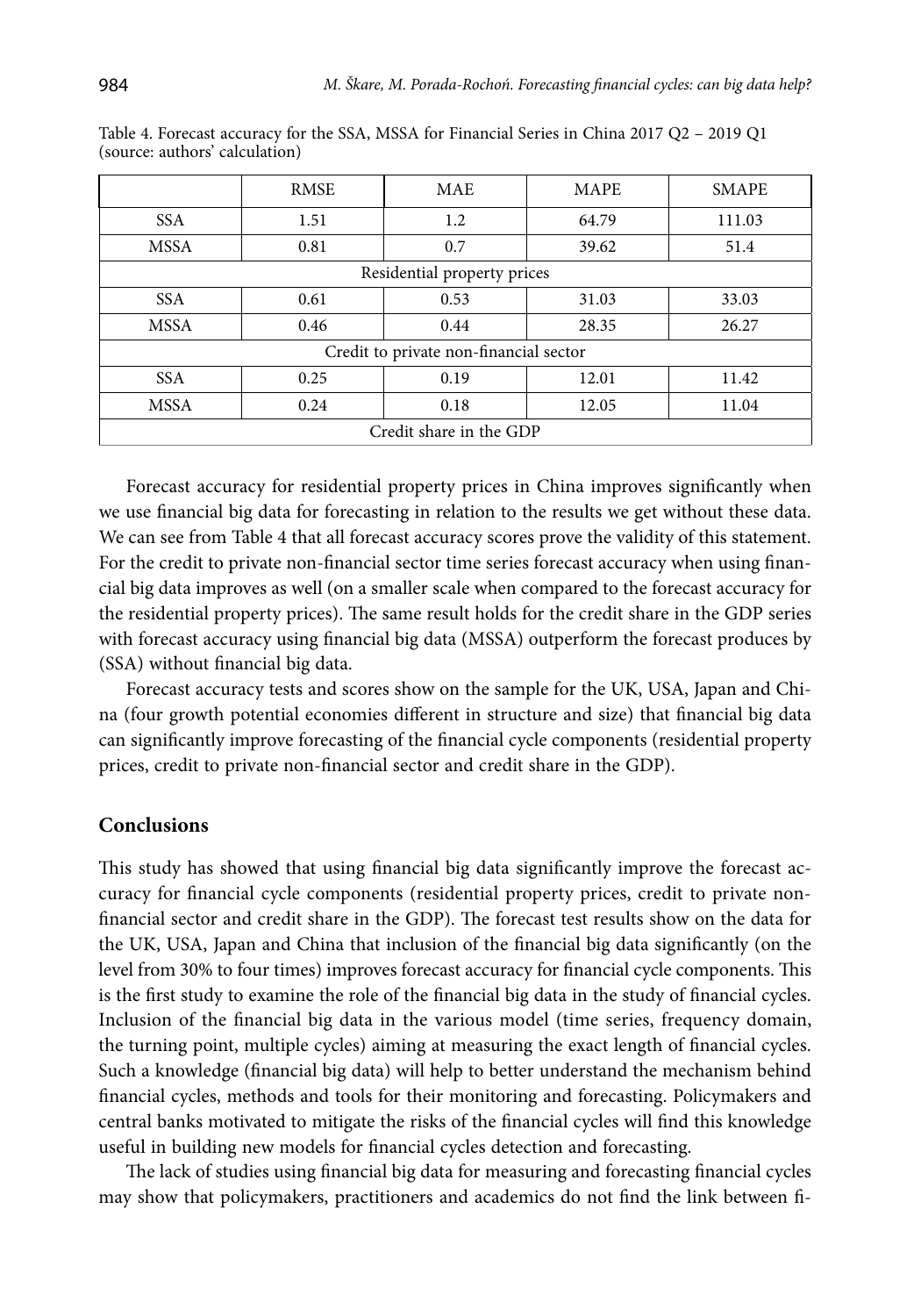nancial big data and financial cycles important or promising. Another plausible explanation is that financial big data from their point of view serve the purpose of forecasting financial conditions (Subrahmanyam, 2019), market portfolio selection (Fan et al., 2012, pp. 412–428), equity prices forecasting, mitigating risks and volatility on the financial markets. Although all these issues are important for financial studies (Alessi et al., 2009), no previous study on the link between financial cycles and big data exists.

Our analysis suggests research on financial cycles can be significantly improved if the financial big data are used in the research. The Diebold–Mariano test result confirms the validity of the hypothesis that financial big data are important for measurement and forecasting of the financial cycles. Our findings bring important insight to the policymakers and financial practitioners and academic community and interested in monitoring and studying the financial cycles and their role in financial crisis and thus business cycles.

An important strength of our study is that we use several financial big data (supporting the research of (Tetlock, 2007) for a sample of four countries reporting several forecast accuracy scores and Diebold–Mariano test results. However, since financial big data are not available in a long time series form, we use a limited-time series sample. Research results should be validated for a larger sample of countries that could bring additional insight into the research question.

In our sample, all forecast accuracy statistics and Diebold–Mariano test results put forward a single, statistically validated conclusion – financial big data are an important element for studying financial cycles. We encourage further research to distinguish between financial cycles studies using financial big data; identify the most important sources of such data (statistical robustness) and become familiar with developing new study models on financial cycles using financial big data.

#### **Acknowledgements**

We are grateful to the editor and two anonymous referees for valuable suggestions and feedback.

#### **Funding**

The project is financed within the framework of the program of the Minister of Science and Higher Education under the name "Regional Excellence Initiative" in the years 2019–2022; project number 001/RID/2018/19; the amount of financing PLN 10,684,000.00.

#### **References**

- Alessi, L., Barigozzi, M., & Capasso, M. (2009). *Forecasting large datasets with conditionally heteroskedastic dynamic common factors* (Working paper No. 1115). European Central Bank.
- Altissimo, F., Cristadoro, R., Forni, M., Lippi, M., & Veronese, G. (2010). New Eurocoin: Tracking economic growth in real time. *Review of Economics and Statistics*, *92*(4), 1024–1034. [https://doi.org/10.1162/REST\\_a\\_00045](https://doi.org/10.1162/REST_a_00045)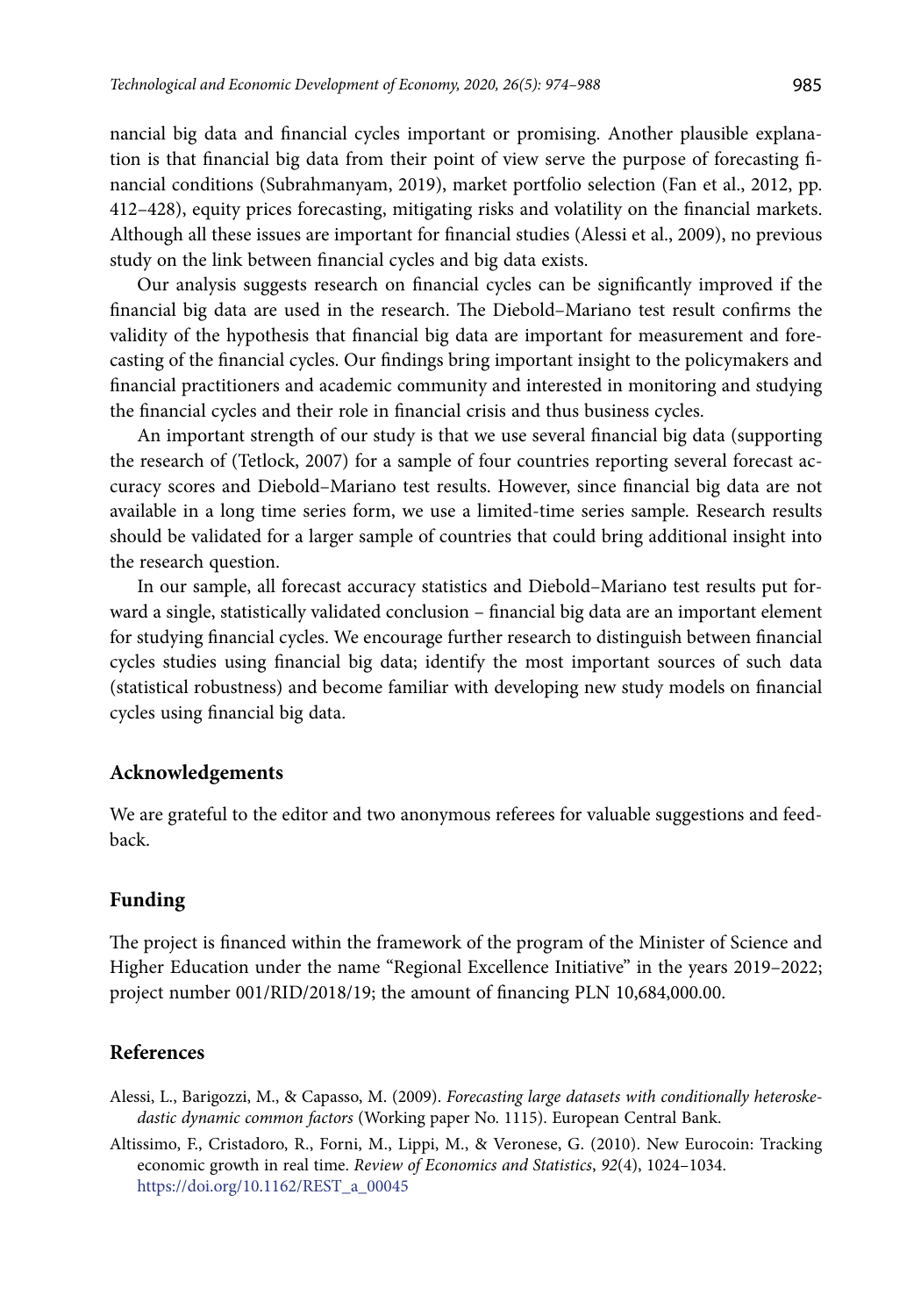- Bartlett, M. S. (1954). A note on the multiplying factors for various \$ 2 approximations. *Journal of the Royal Statistical Society. Series B* (*Methodological*), *16*(2), 296–298. https://doi.org/10.1111/j.2517-6161.1954.tb00174.x
- Bańbura, M., & Modugno, M. (2014). Maximum likelihood estimation of factor models on datasets with arbitrary pattern of missing data. *Journal of Applied Econometrics*, *29*(1), 133–160. <https://doi.org/10.1002/jae.2306>
- Borio, C., & Drehmann, M. (2011). Financial instability and macroeconomics: Bridging the Gulf. In *The International Financial Crisis* (pp. 237–268). World Scientific Publishing Co. [https://doi.org/10.1142/9789814322096\\_0017](https://doi.org/10.1142/9789814322096_0017)
- Choi, H., & Varian, H. (2012). Predicting the present with Google Trends. *Economic Record*, *88*(1), 2–9. <https://doi.org/10.1111/j.1475-4932.2012.00809.x>
- Chordia, T., Green, T. C., & Kottimukkalur, B. (2018). Rent seeking by low-latency traders: Evidence from trading on macroeconomic announcements. *The Review of Financial Studies*, *31*(12), 4650– 4687. <https://doi.org/10.1093/rfs/hhy025>
- Diebold, F. X. (2015). Comparing predictive accuracy, twenty years later: A personal perspective on the use and abuse of Diebold–Mariano Tests. *Journal of Business and Economic Statistics*. <https://doi.org/10.1080/07350015.2014.983236>
- Diebold, F. X., & Mariano, R. S. (1995). Comparing predictive accuracy. *Journal of Business and Economic Statistics*. <https://doi.org/10.1080/07350015.1995.10524599>
- Drehmann, M., Borio, C., & Tsatsaronis, K. (2012). *Characterising the financial cycle: Don't lose sight of the medium term!* (BIS Working Papers No. 380, pp. 1–38).
- Drehmann, M., Borio, C., & Tsatsaronis, K. (2013). Can we identify the financial cycle? In *The role of central banks in financial stability* (pp. 131–156). World Scientific Publishing Co. [https://doi.org/10.1142/9789814449922\\_0007](https://doi.org/10.1142/9789814449922_0007)
- Fan, J., Li, Y., & Yu, K. (2012). Vast volatility matrix estimation using high-frequency data for portfolio selection. *Journal of the American Statistical Association*, *107*(497), 412–428. <https://doi.org/10.1080/01621459.2012.656041>
- Fisher, R. A. (1929). Tests of significance in harmonic analysis. *Proceedings of the Royal Society of London. Series A*, *Containing Papers of a Mathematical and Physical Character*, *125*(796), 54–59. <https://doi.org/10.1098/rspa.1929.0151>
- Ghil, M., Allen, M. R., Dettinger, M. D., Ide, K., Kondrashov, D., Mann, M. E., Robertson, A. W., Saunders, A., Tian, Y., Varadi, F., & Yiou, P. (2002). Advanced spectral methods for climatic time series, *Reviews of Geophysics*, *40*(1), 3-1–3-41. <https://doi.org/10.1029/2000RG000092>
- Gupta, R., Kabundi, A., Miller, S. M., & Uwilingiye, J. (2014). Using large data sets to forecast sectoral employment. *Statistical Methods* & *Applications*, *23*(2), 229–264. <https://doi.org/10.1007/s10260-013-0243-6>
- Hassani, H., & Silva, E. S. (2015). Forecasting with Big Data: A review. *Annals of Data Science*, *2*, 5–19. <https://doi.org/10.1007/s40745-015-0029-9>
- Hiebert, P., Klaus, B., Peltonen, T. A., Schüler, Y. S., & Welz, P. (2014). Capturing the financial cycle in euro area countries. *ECB Financial Stability Review*, (November), 109–117.
- Huang, J. (2018). The customer knows best: The investment value of consumer opinions. *Journal of Financial Economics*, *128*(1), 164–182. <https://doi.org/10.1016/j.jfineco.2018.02.001>
- Huarng, K. H., Yu, T. H.-K., Rodriguez-Garcia, M. (2019). Qualitative analysis of housing demand using Google trends data, *Economic Research-Ekonomska Istraživanja*. <https://doi.org/10.1080/1331677X.2018.1547205>
- Investing.com. (2019). *China 10-year bond yield.* https://www.investing.com/rates-bonds/china-10-year-bond-yield-historical-data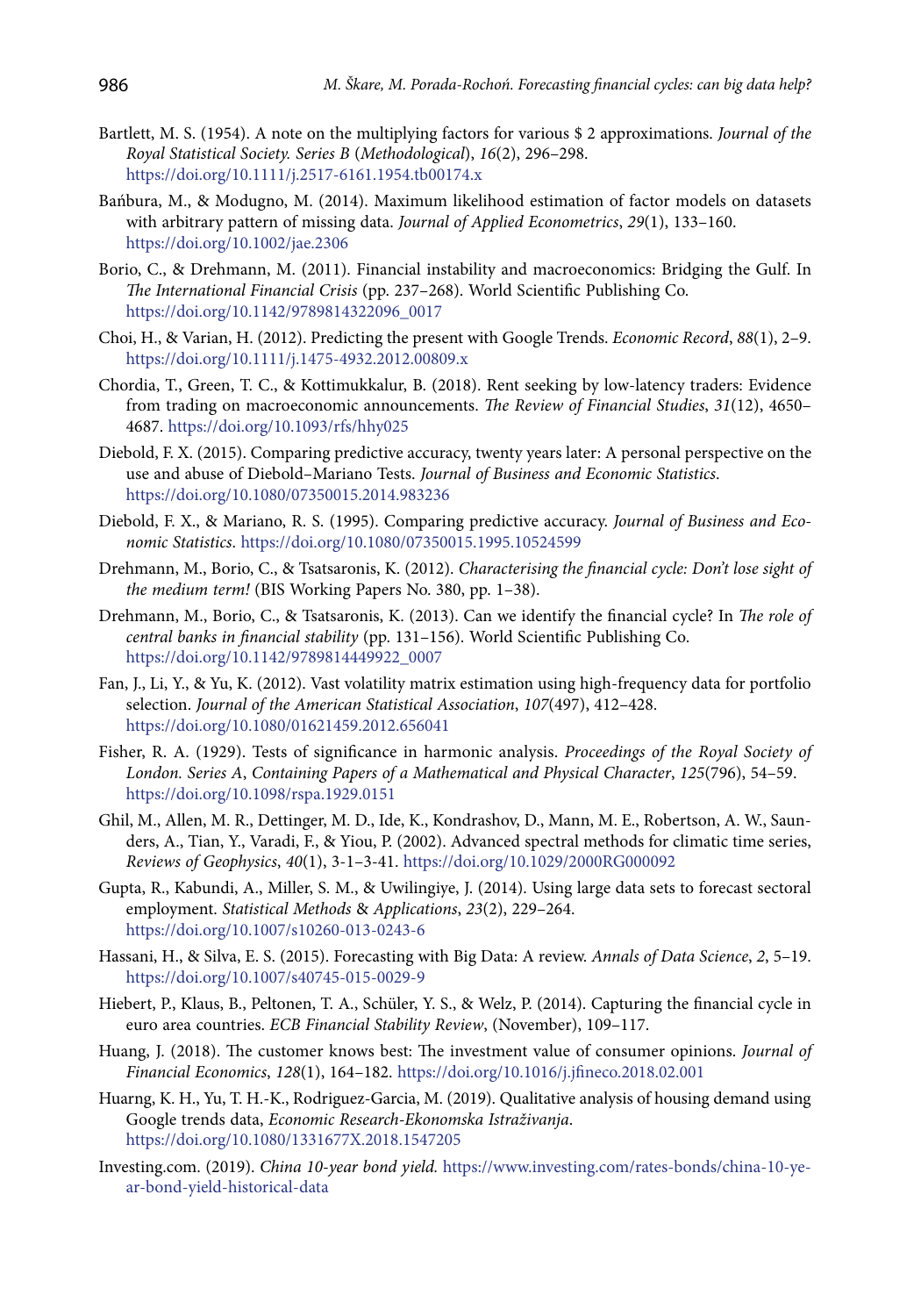- Keynes, J. M. (1936). *The general theory of employment*, *interest and money.* Macmillan. [https://search.](https://search.library.wisc.edu/catalog/999623618402121 ) [library.wisc.edu/catalog/999623618402121](https://search.library.wisc.edu/catalog/999623618402121 )
- Milburn, O. (2007). The book of the young master of accountancy: An ancient Chinese economics text. *Journal of the Economic and Social History of the Orient*, *50*(1), 19–40. <https://doi.org/10.1163/156852007780324002>
- Minsky, H. P. (1963). Can 'it' happen aggain? In D. Carson (Ed.), *Banking and monetary studies*. Homewood.
- Minsky, H. P. (1975). *John Maynard Keynes.* Columbia University Press. <https://doi.org/10.1007/978-1-349-02679-1>
- OECD. (2019). *Main economic indicators*. [https://www.oecd-ilibrary.org/economics/data/main-eco](https://www.oecd-ilibrary.org/economics/data/main-economic-indicators_mei-data-en)[nomic-indicators\\_mei-data-en](https://www.oecd-ilibrary.org/economics/data/main-economic-indicators_mei-data-en)
- Phillips, A. W. (1962). Employment, inflation and growth. *Economica*, *29*(113), 1–16. <https://doi.org/10.1111/j.1468-0335.1962.tb00001.x>
- Phillips, F. (2019). Does complexity belong inside the firm, or out? *Economic Research-Ekonomska Istraživanja*. <https://doi.org/10.1080/1331677X.2019.1625796>
- Ronderos, N. (2014). *Spectral analysis using EViews*. [https://www.eviews.com/Addins/SpectralAnalysis.](https://www.eviews.com/Addins/SpectralAnalysis.aipz.) [aipz](https://www.eviews.com/Addins/SpectralAnalysis.aipz.)
- Rünstler, G., & Vlekke, M. (2018). Business and financial cycles: an unobserved components models perspective. *Journal of Applied Econometrics*, *33*(2), 212–226. <https://doi.org/10.1002/jae.2604>
- Schumpeter, J. A. (1939). *Business cycles: a theoretical*, *historical*, *and statistical analysis of the capitalist process.* McGraw-Hill.
- Schüler, Y. S., Hiebert, P. P., & Peltonen, T. A. (2015). *Characterising the financial cycle: a multivariate and time-varying approach* (ECB Working Paper No. 1846). European Central Bank.
- Silver, N. (2012). *The signal and the noise: Why so many predictions fail-but some don't.* Penguin Publishing Group.
- Skare, M., & Porada-Rochoń, M. (2020). Multi-channel Singular-Spectrum Analysis (MSSA) of financial cycles in ten developed economies 1970–2018. *Journal of Business Research*, *112*, 567–575. <https://doi.org/10.1016/j.jbusres.2019.10.047>
- Strohsal, T., Proaño, C. R., & Wolters, J. (2019). Characterizing the financial cycle: Evidence from a frequency domain analysis. *Journal of Banking and Finance*, 106, 568–591. <https://doi.org/10.1016/j.jbankfin.2019.06.010>
- Subrahmanyam, A. (2019). Big data in finance: Evidence and challenges. *Borsa Istanbul Review*, *19*(4), 283–287. <https://doi.org/10.1016/j.bir.2019.07.007>
- Šestanović, T., Arnerić, J., & Aljinović, Z. (2018). Non-structural approach to implied moments extraction. *Economic Research-Ekonomska Istraživanja*, *31*(1), 1923–1939. <https://doi.org/10.1080/1331677X.2018.1530607>
- Tetlock, P. C. (2007). Giving content to investor sentiment: The role of media in the stock market. *The Journal of Finance*, *62*(3), 1139–1168. <https://doi.org/10.1111/j.1540-6261.2007.01232.x>
- Tetlock, P. C., Saar-Tsechansky, M., & Macskassy, S. (2008). More than words: Quantifying language to measure firms' fundamentals. *Journal of Finance*, *63*(3), 1437–1467. <https://doi.org/10.1111/j.1540-6261.2008.01362.x>
- Tissot, B. (2019). *Financial big data and policy work: opportunities and challenges* (pp. 1–21). Eurostat.
- Vautard, R., Yiou, P., & Ghil, M. (1992). Singular-spectrum analysis: A toolkit for short, noisy chaotic signals. *Physica D: Nonlinear Phenomena*, *58*(1–4), 95–126. [https://doi.org/10.1016/0167-2789\(92\)90103-T](https://doi.org/10.1016/0167-2789(92)90103-T)